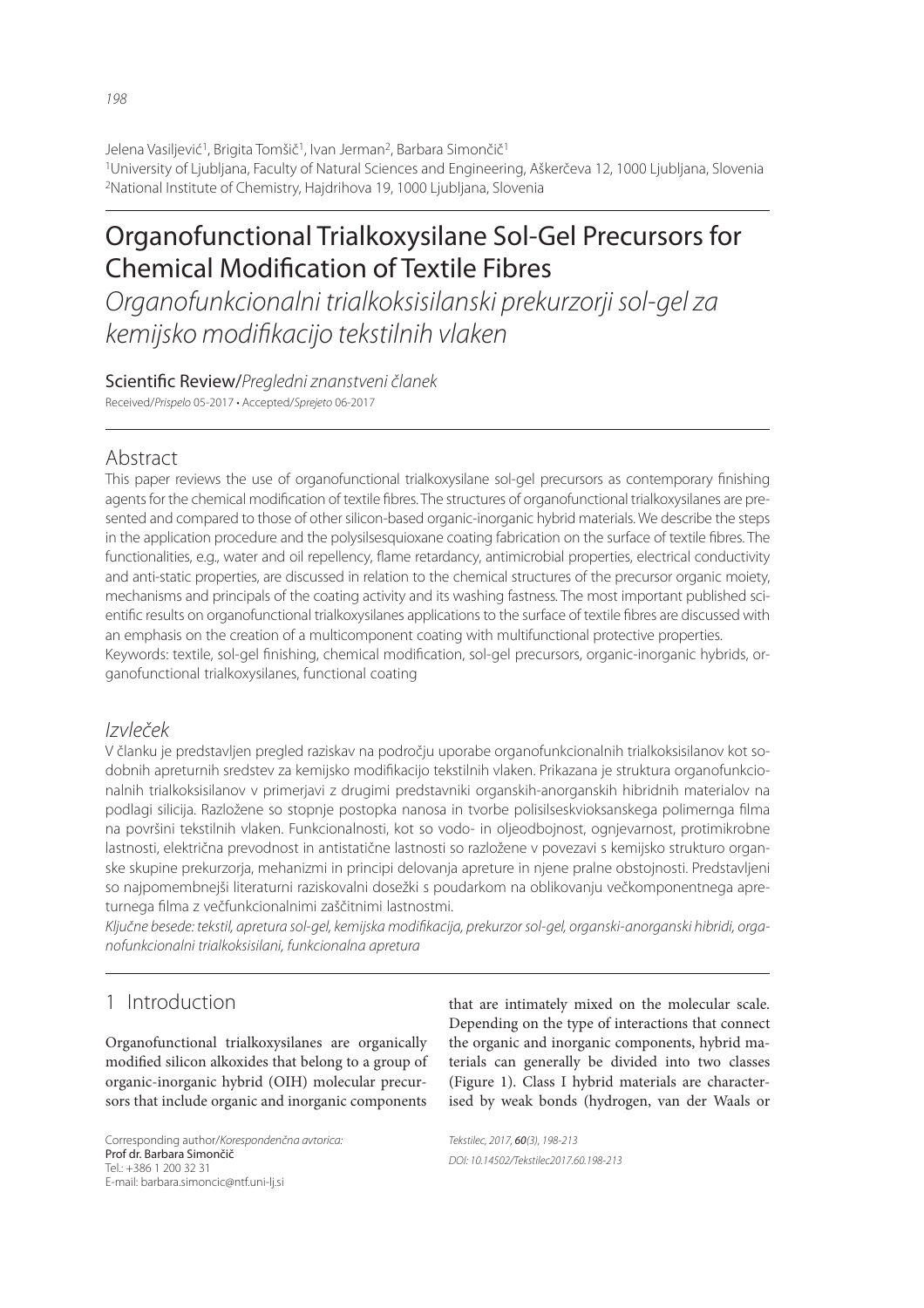

ionic bonds) between the organic and inorganic phases. Examples of this class include the blends of inorganic particles with organic polymers and interpenetrating inorganic and organic networks. In contrast, in the case of Class II hybrid materials, organic and inorganic phases are linked via covalent, iono-covalent or coordination bonds [1–3].

The most explored representatives of Class II hybrid materials include (i) organofunctional alkoxysilane precursors with the general chemical structure of R'<sup>n</sup> –  $Si(OR)_{4-n}$ , where R' represents an alkyl or organofunctional group and R represents primarily methyl, propyl or butyl groups; (ii) bridged silsesquioxane precursors with the general chemical structure of  $(OR)_3$ Si–R"–Si $(OR)_3$ , where R" represents an organic spacer [1, 2, 4–6]; and (iii) polyhedral oligomeric silsesquioxanes (POSS) with the general chemical structure of  $(R'-SiO_{3/2})_n$  (n = 6, 8, 10, ...) [7, 8].

Among the organofunctional alkoxysilanes, organofunctional trialkoxysilanes,  $R'-Si(OR)$ <sub>3</sub> (Figure 2) are of great importance for textile applications since their unique structure of three polymerisable groups enables them to form a highly oriented polymer network structure with an incorporated organic moiety. Depending on the molecular structure, the organic moiety, R', can act as a network former or a network modifier  $[1, 9]$ . The network-forming organic moieties are polymerisable groups, such as vinyl, methacryloxy, and epoxy groups. The networkmodifying moieties are non-hydrolysable and non-polymerisable organic groups which decrease

the crosslinking degree and enable the formation of open network structures. Depending on the chemical structure of the network-modifying moiety, different functional properties can be tailored on the textile surface. Some of the most important chemical structures of the precursor organic groups are presented in Table 1.



The "soft chemistry" or "chimie douce" of the sol-gel processing of hybrid organofunctional trialkoxysilane precursors [9] is an exceptional strategy for environmentally friendly surface functionalisation of textile fibres that involves the deposition of thin hybrid films from the liquid phase [18]. The nanosized thickness of the hybrid polysilsesquioxane network ensures a high optical transparency [19], whereas the inorganic backbone does not influence the solidstate physical properties of the fibres, such as their crystallinity [20]. This process enables the development of novel, upgraded high-performance and durable textile-protective functionalities, such as water and oil repellency, soil repellency, antimicrobial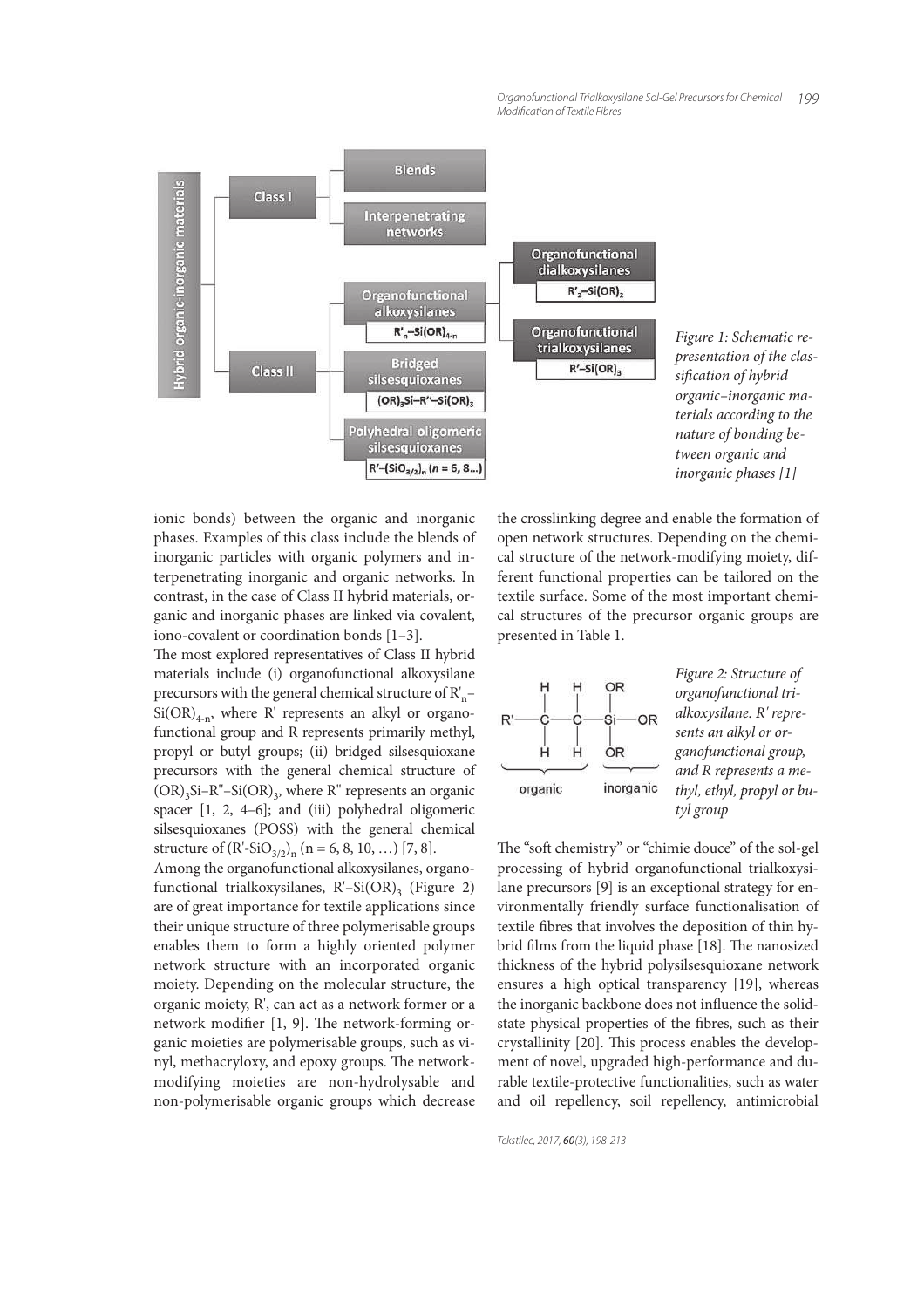| Property of R'    | Structure of R'                                                                                                                                                                                                                            | Ref.     |
|-------------------|--------------------------------------------------------------------------------------------------------------------------------------------------------------------------------------------------------------------------------------------|----------|
| Network forming   | $H_2C = CH$                                                                                                                                                                                                                                | $[1]$    |
|                   | vinyl                                                                                                                                                                                                                                      |          |
|                   | CH <sub>3</sub><br>$H_2C = C - C - O - (CH_2)_3$<br>methacryloxypropyl                                                                                                                                                                     | $[10]$   |
|                   | $-CH_2$ - $O$ - $(CH_2)_3$ -<br>glycidoxypropyl                                                                                                                                                                                            | [11, 12] |
| Network modifying | $H_3C$ - $(CH_2)n$ -<br>alkyl                                                                                                                                                                                                              | $[11]$   |
|                   | $F_3C$ - $(CF_2)_n$ - $(CH_2)_2$<br>perfluoroalkyl                                                                                                                                                                                         | $[13]$   |
|                   | OCH <sub>2</sub> CH <sub>3</sub><br>$0 = \dot{P}$ - $CH_2CH_2$ -<br>OCH <sub>2</sub> CH <sub>3</sub><br>diethyl(2-ethyl)phosphonate                                                                                                        | $[14]$   |
|                   | $\begin{array}{cc} & & \text{CI}^{\text{-}} & \overset{\text{CH}_3}{\mid} \\ H_3\text{C} & \overset{\text{H}_2}{\mid} \\ \text{H}_3\text{C} & \overset{\text{H}_2}{\mid} \end{array}$<br>CH <sub>3</sub><br>alkyldimethylammonium chloride | $[15]$   |
|                   | OH<br>$-CH_2$ —CH—CH <sub>2</sub> —NH—(CH <sub>2</sub> ) <sub>3</sub> ——<br>1-(3-(1H-pyrrole-1-yl)propan-2-ol)-aminopropil                                                                                                                 | $[16]$   |
|                   | $H_2N$ $\longrightarrow$ $(CH_2)n$ $\rightarrow$<br>aminoalkyl                                                                                                                                                                             | $[17]$   |

Table 1: Examples of functional properties provided by the specific organic group, R', in the precursor

properties, anti-static properties, conductivity and flame retardancy. The outstanding advantage of these innovative hybrid systems provides an opportunity for sol-gel applications of mixtures of different organofunctional trialkoxysilane precursors, and this represents a simple method for the development of a multifunctional and multicomponent coating with selected protective properties.

# 2 Sol-gel processing of organofunctional trialkoxysilanes on textile fibres

The sol-gel fabrication of a hybrid organofunctional silsesquioxane polymeric film on the textile fibre surface is a two-step process. The first step begins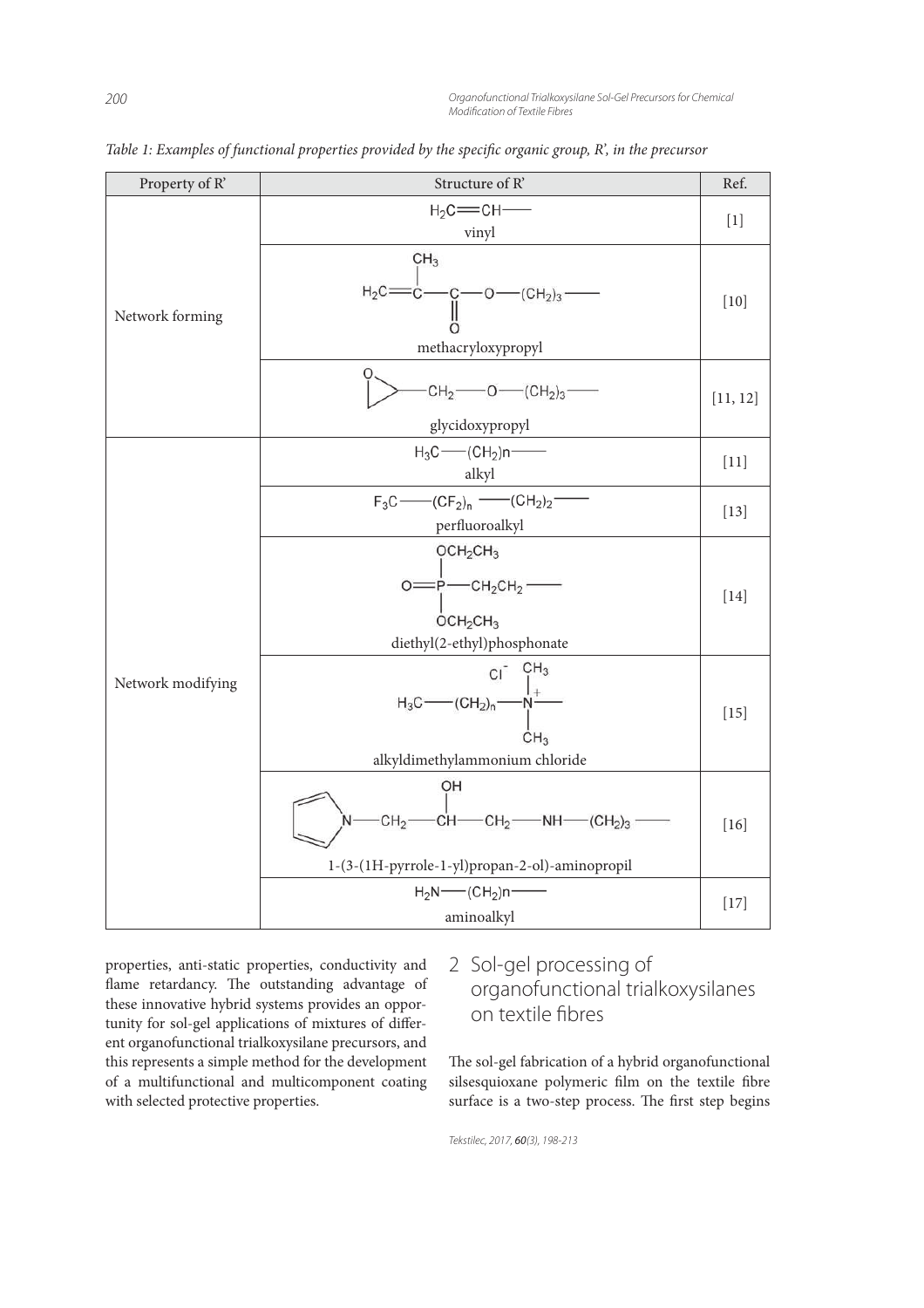with the preparation of a homogenous sol of the precursor in a parent alcohol solvent and the conversion of silicon alkoxy groups into reactive hydroxyl groups via acid-catalysed hydrolysis using a water:Si molar ratio,  $R_{\text{molar}}$ , of 3 [21, 22]. To achieve highly efficient interfacial interactions between the silanol groups and the fibre surface during the immersion (i.e., the adsorption of hydrolysed precursor molecules onto the textile fibres via hydrogen bonding), the degree of hydrolysis must be maximised, and the degree of condensation of the hydrolysed species in the sol must be minimised. Because acidic conditions result in a much higher rate of hydrolysis reactions than that of condensation reactions, self-condensation is inhibited, and the sol of the hydrolysed precursor is stable for a certain time, after which dimers, linear oligomers and polyhedral silsesquioxanes are produced [23, 24].

In the second step, the sol of the prehydrolysed precursor is applied to the textile fibres using the paddry-cure method. The sol can also be applied to the textile via dipping or spraying methods. However, these two methods cannot ensure a uniform sol distribution throughout the sample. The pad-dry-cure method includes immersing a textile sample in the sol for a certain time at room temperature, squeezing the sample between two rollers at a certain pressure (which ensures a uniform sol distribution throughout the sample), drying the sample at 100–120 °C and thermal curing at  $140-150$  °C. The drying step ensures removal of the solvent and induces the formation of the xerogel film, which upon curing polymerises on the fibre surface via a series of condensation reactions between the silanol groups, leading to the formation of the open hybrid polymeric network. Thermal activation facilitates the evaporation of solvent molecules entrapped in the porous structure of the polymeric network and promotes polycondensation reactions between the silanol groups, enabling the fabrication of a highly crosslinked silsesquioxane polymeric system [22, 25, 26].

The interfacial interactions between the reactive silanol groups of the hydrolysed precursor molecules and the fibre surface depend on the chemistry of the fibre surface, which influences the adhesion of the formed hybrid polysilsesquioxane coating [27]. In the case of cotton fibres, which are mostly (95%) composed of cellulose, the surface is rich with hydroxyl groups. Because the application of the sol of the pre-hydrolysed precursor is conducted at room

*Organofunctional Trialkoxysilane Sol-Gel Precursors for Chemical 201 Modifi cation of Textile Fibres*

temperature, the precursor molecules become adsorbed onto the fibre surface by hydrogen bonding with cellulosic hydroxyl groups. Simultaneously, with polycondensation reactions between the silanol groups, hydrogen bonds between the cellulosic fibre hydroxyl groups and the silanol groups are converted into covalent bonds via a condensation reaction. This phenomenon ensures a strong adhesion between the hybrid network and the fibre surface, which improves the mechanical properties of the hybrid [28, 29]. Contrary to the  $\equiv$ Si−O−Si $\equiv$ bonds, which are stable towards hydrolysis, the ≡Si–O–C≡ bonds are prone to hydrolysis in high moisture environments. This has a negative influence on the coating performance and stability. However, the hydrolysed covalent bonds between the silanol groups and the hydroxyl groups of the fibre surface can be regenerated by heating [11, 30]. In the case of fibres that do not possess hydroxyl groups, such as, polyamide and polyethylene terephthalate fibres, only a weak physical adhesion between the fibre surface and the hybrid polysilsesquioxane network occurs via hydrogen bonding and dipolar-dipolar interactions, causing impaired adhesion of the coating [25, 27, 31]. However, the coating adhesion could be significantly improved by the activation of the fibre surface with plasma pretreatment, which enables the incorporation of oxygen-rich polar functional groups, such as hydroxyl, carboxyl and carbonyl groups [32–34].

# 3 Functional properties

#### *3.1 Water and oil repellency*

Water- and oil-repellent surfaces of textile fibres can be efficiently fabricated via sol-gel processing of organofunctional trialkoxysilane precursors in which the organic moiety is hydrophobic or oleophobic in nature [35]. The representative hydrophobic organic moieties are alkyl groups with 12 to 18 carbon atoms in the chain, and hydrophobic and oleophobic organic moieties include perfluoroalkyl groups. Their structures are presented in Figure 3. The hydrophobicity and oleophobicity of the alkyl- and perfluoroalkyl-functionalised polysilsesquioxane coatings result from their low surface free energy with respect to the effect of the surface topography parameters [36]. The presence of perfluoroalkyl groups provides lower surface free energies for the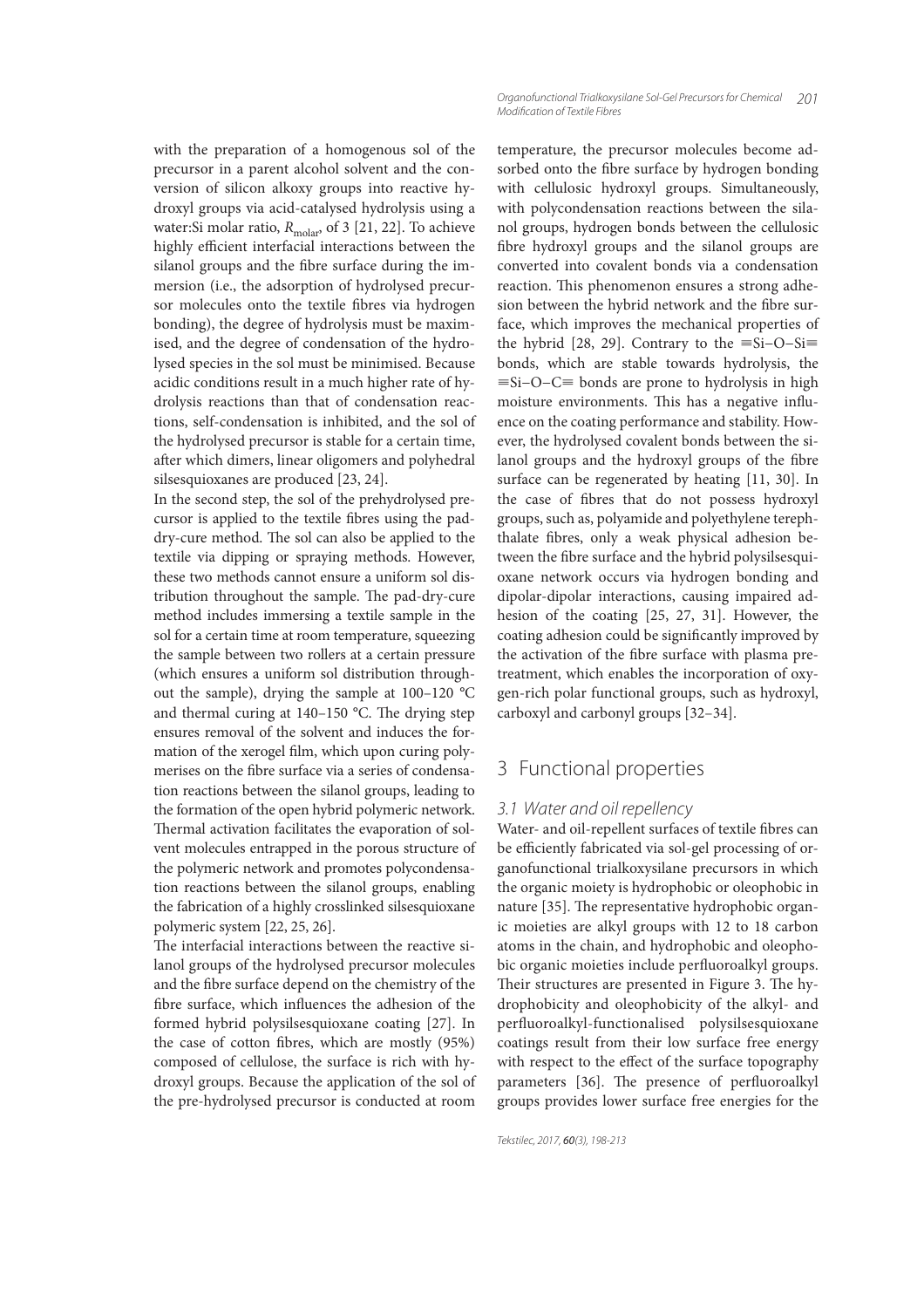coating and a weaker adhesion between the coating and the liquid compared with those of the alkyl groups. Namely, the coating created by the alkyltrialkoxysilane precursor can lower the critical surface tension of bleached cotton from 60–70 mN/m to 24-30 mN/m, whereas perfluoroalkyltrialkoxysilanes can lower the critical surface tension to lower than  $10 \text{ mN/m}$ . The extremely low surface free energy of the perfluoroalkyl groups originates from the stability of C–F bonds and is related to the number of fluorine atoms [35, 37-39]. When the perfluoroalkyl group is longer, the surface free energy is lower. This value is not only lower than the surface tension of water but also lower than the surface tension of oils, such as paraffin oil, motor oil,

and olive oil ( $y_{\text{oil}} \approx 30 \text{ mN/m}$ ). In contrast to perfluoroalkyltrialkoxysilanes, alkyltrialkoxysilanes cannot provide the oleophobicity of the coating [13, 19, 40, 41]. A low surface energy alkyl- and per fluoroalkyl-functionalised coating has been reported to be able to induce additional functional properties, e.g., passive antibacterial activity of the coated fibres due to the lowered adhesion of bacteria [13, 15, 42] and improved anti-icing/de-icing properties of the coated fabric [43] (i.e., the icephobicity because of the low solid–ice adhesion and low shear strength of ice) [44].



Figure 3: Structures of water- and oil-repellent organo and organofunctional trialkoxysilanes: hexadecyltriethoxysilane  $(A)$  [40] and 1H, 1H, 2H, 2H-perfluorooctyltriethoxysilane (**B**) [40]

The use of precursors with longer perfluoroalkyl groups also has an important disadvantage. Namely, the degradation of perfluoroalkyl groups with more than seven fluorinated carbons leads to the release of toxic, biopersistent, and bioaccumulative per fluoroalkyl acids (e.g., perfluorooctanoic acid or

perfluorooctanesulphonic acid) into the environment where these chemicals can cause serious ecological problems and adverse human and animal health outcomes [45–48]. Due to concerns regarding the environmental effect of these compounds, the use of perfluoroalkyl groups with shorter chains is recommended.

In addition to chemical structure of the precursors organic moiety, the hydrophobicity and oleophobicity increased as the contact area between the coating surface and the liquid decreased, which is directly influenced by the coating topography. The fabrication of coatings on naturally micro-roughened textile fibre surfaces produces specific surface nano-modifications, which significantly contribute to water- and oil-repellent properties. Accordingly, an increase in the fibre surface roughness by plasma surface etching [49–57], prior the formation of the repellent sol-gel coating, enables the creation of a dual micro- to nano-structured fibre topography with low adhesion super hydrophobicity, very high oleophobicity and self-cleaning properties. Such surfaces are characterised by a water static contact angle that is higher than  $150^{\circ}$ , an *n*-hexadecane static contact angle that is higher than 140° and a water roll-off angle that is lower than 7°, which allows water droplets to roll off fabric surfaces very easily, thus removing solid particles of dirt from the fibres. This phenomenon is known as the "Lotus effect".

Another method to increase the roughness of the fibre surface includes the surface deposition of silica particles of different sizes that are prepared via the Stöber method [22, 58]. The surface deposition of monodispersed, nano-sized Stöber silica particles onto cotton fibres has been shown to significantly improve the performance of alkyl- and perfluoroalkyl-functionalised polysilsesquioxanes and has enabled the achievement of a high hydrophobicity or superhydrophobicity via the creation of dualscale-length roughness (Figure 4) [59–67]. Furthermore, the creation of triple-length-scale roughness by adsorbing silica nanoparticles onto microparticle-covered bres via electrostatic attractions prior to the modification with perfluoroalkyl silane results in superhydrophobicity and proves to be essential for achieving superoleophobicity [68]. Another approach to create highly repellent cotton is to conduct surface deposition of previously alkylor perfluoroalkyl-modified silica nanoparticles via dipping  $[61, 69]$  or spraying  $[70]$ .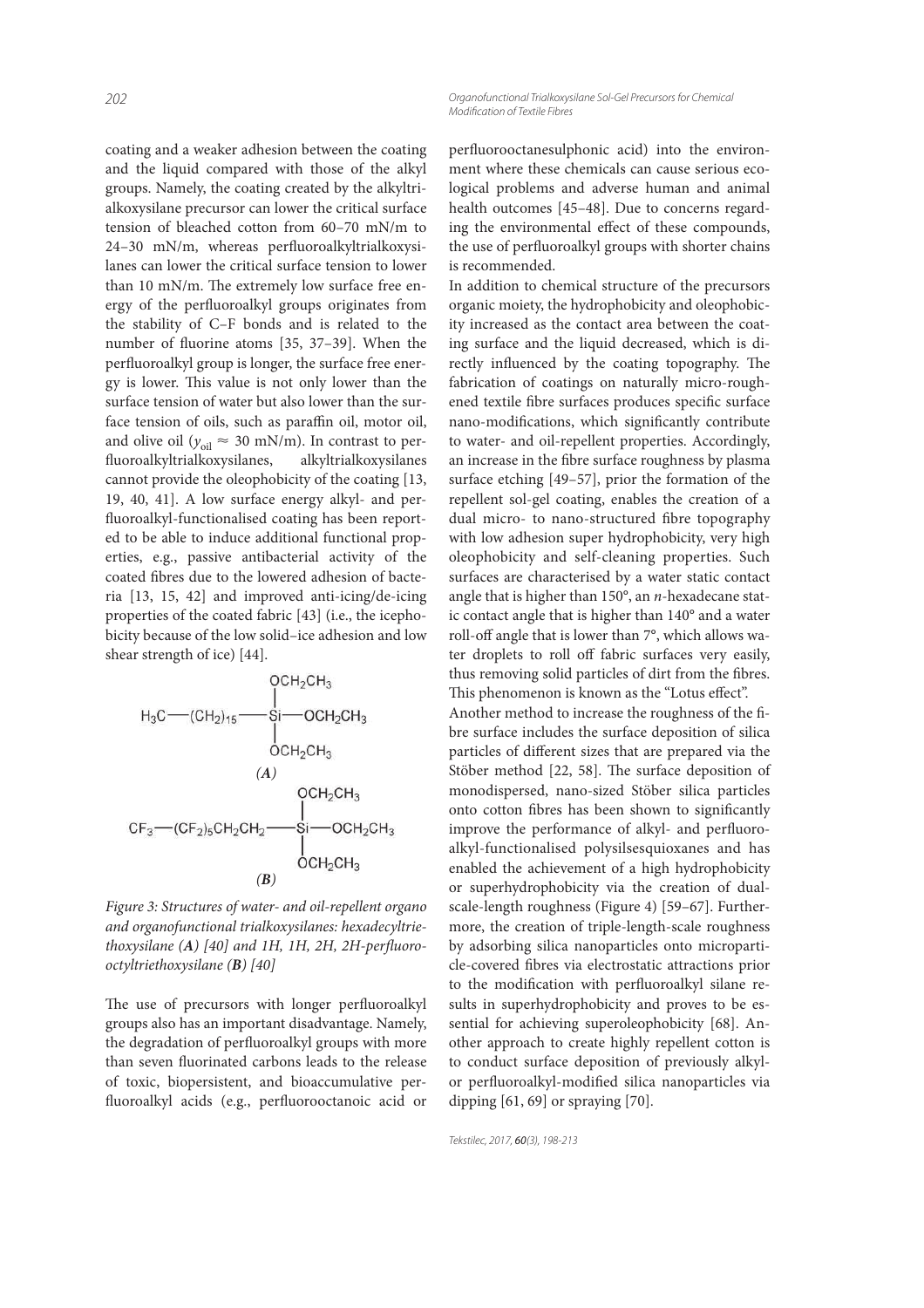

Figure 4: Schematic illustration of perfluoroalkylfunctionalised polysilsesquioxane formed on fibres with surface-deposited Stöber silica particles

The in situ growth of microsized silica particles on a cotton fibre surface with subsequent modification using perfluoroalkyl silane is an efficient method for achieving superhydrophobicity and high oleophobicity [71]. *In situ* processes were also used for the application of previously hydrophobically functionalised silica particles [72, 73]. The hierarchically roughened bumpy surface topography of cotton fibres that were fabricated by applying a fluoroalkyl functional oligosiloxane coating after the surface deposition of Stöber particles and the in situ growth of a TEOS-based particle-containing polysiloxane layer resulted in a long-lasting "Lotus effect" accompanied by an exceptionally high oleophobicity with an excellent washing fastness performance [74].

The stability of the water- and oil-repellent hybrid polysilsesquioxane coatings towards repeated washings was improved by assisted condensation with solgel precursors as cross-linkers, i.e., 3-glycidoxypropyltriethoxysilane (Table 1) [11, 12], the bridged silsesquioxane precursor, 1,2-bis(triethoxysilyl)ethane [61], and 2,4,6,8-tetrakis(2-(diethoxy(methyl)silyl) ethyl)-2,4,6,8-tetramethyl–cyclotetrasiloxane [75]. The adhesion between the cellulosic surface and polysilsesquioxane was also enhanced with the formation of interfacial ester bonds by polycarboxylic acids, e.g., 1,2,3,4-butanetetracarboxylic acid, which can esterify with cellulosic hydroxyl groups and cocondense with silanol groups [76].

#### *3.2 Flame retardancy*

Organofunctional trialkoxysilane precursors with phosphorus- and phosphorus-nitrogen-based organic moieties represent very promising "green" competitors for the creation of the flame retardant functionalities on textile fibres. Some of them are presented in Figure 5. Sol-gel processing enables the formation of a hybrid silsesquioxane polymeric film in which the flame retardant organic groups face outward from the surface. In addition to acting as a cross linker between the fibre surface and the flameretardant organic groups, the silsesquioxane polymeric film is considered to act synergistically with phosphorus or phosphorus–nitrogen as a thermoinsulating barrier  $[14, 77-85]$ . The hybrid polysilsesquioxane coating formed on the cotton fibres by the P,P-diphenyl-N-(3-(trimethoxysilyl) propyl) phosphinic amide is schematically illustrated in Figure 6.

The flame retardant mechanism of OAH precursors has been the most comprehensively studied on cellulose fibres, but it has been rarely studied on other fibres. In the case of cellulose fibres, all of the examined flame retardant hybrids decreased the starting thermo-oxidative decomposition temperature and promoted dehydration and formation of the crosslinked aliphatic char, which was thermally more stable compared to that of untreated cellulose  $[14, 78, 80, 83, 84, 86]$ . The formed char protected the underlying cellulosic material, therefore reducing the weight-loss percentage and rate during the first decomposition stage and shifting further degradation towards higher temperatures compared with untreated cotton due to an enhanced aromatisation effect. Consequently, this increased the residue percentage at 800 °C. The promoted dehydration and crosslinking due to the phosphorylation of  $C(6)$  hydroxyl groups during the first decomposition stage resulted in an increased intensity of the released  $H<sub>2</sub>O$  [78, 81]. The enhanced evolution of  $H<sub>2</sub>O$  and the formation of thermally stable aromatic char during the second decomposition stage inhibited the production of flammable volatiles [80, 81]. Additionally, the chemical structure of the organic moiety plays an important role in the modification of the cellulose burning behaviour. The sol-gel coating fabricated via the application of 10-(2-trimethoxysilyl-ethyl)-9-hydro-9-oxa-10-phosphaphenanthrene-10-oxide retarded the combustion of cotton in an air atmosphere by decreasing the rate of the flaming combustion, whereas the application of diethylphosphatoethyltriethoxysilane [14] and P,P-diphenyl-N- (3-(trimethoxysilyl)propyl) phosphinic amide [85]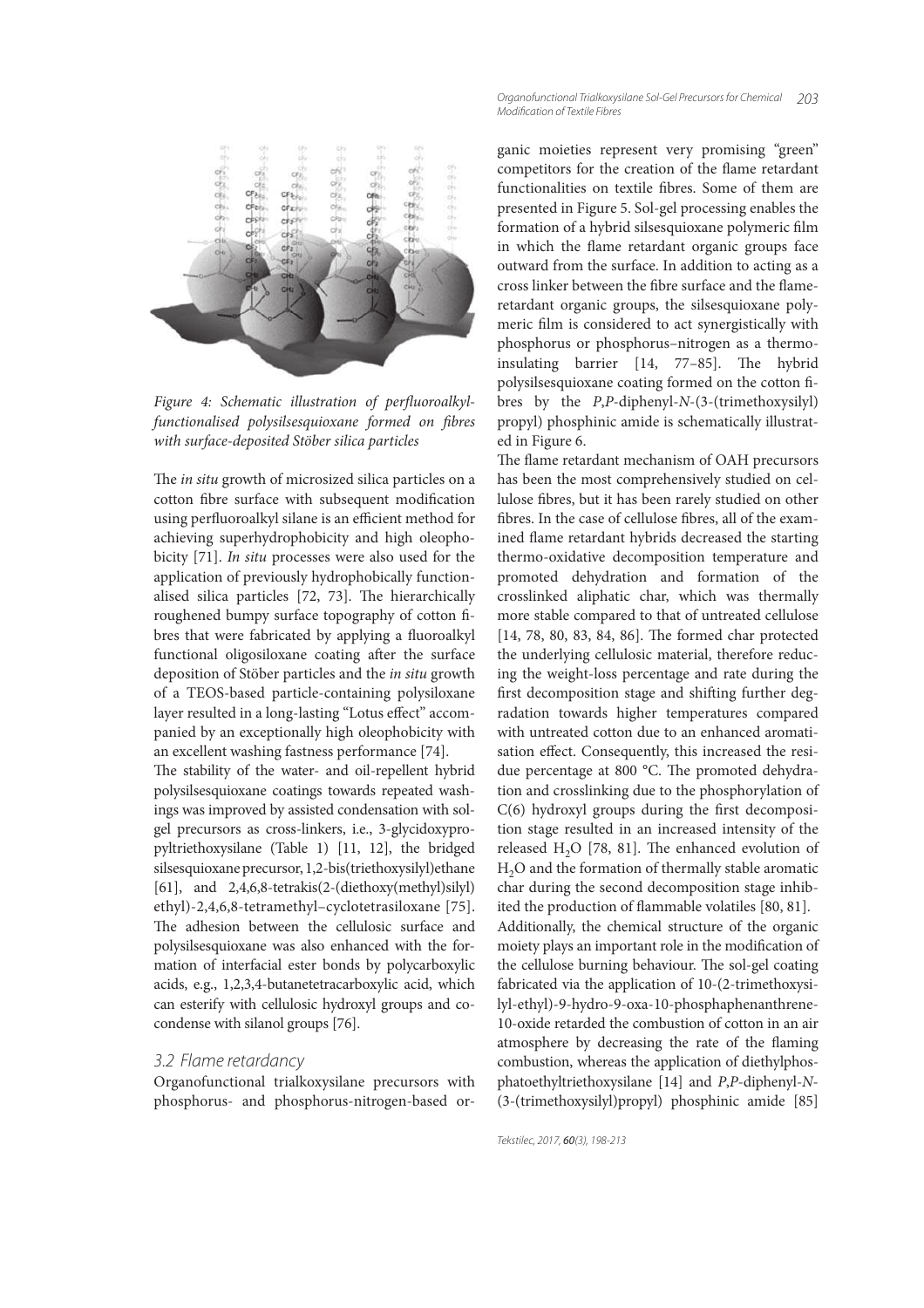*204 Organofunctional Trialkoxysilane Sol-Gel Precursors for Chemical Modifi cation of Textile Fibres*



Figure 5: Structures of flame retardant organofunctional trialkoxysilanes: P,P-diphenyl-N-(3-(trimethoxysilyl) propyl) phosphinic amide (**A**), 10-(2-trimethoxysilyl-ethyl)-9-hydro-9-oxa-10-phosphaphenanthrene-10-oxide (**B**), 9,10-dihydro-9-oxa-10-phosphaphenanthrene-10-oxide-isophorone diisocyanate-(3-aminopropyl)triethoxysilane (**C**), P-ethoxy-P-phenoxy-N-(3-(triethoysilyl)propyl) phosphinic amide (**D**), diethylphosphatoethyltriethoxysilane (**E**) [78‒82, 84, 85]

reduced the total burning time. Flaming combustion may be followed by glowing combustion, during which char smouldering occurs [78]. The formation of a carbonaceous-siliceous aromatic charred protective layer prevented the complete combustion of the underlying carbon-rich material [82–84].

A combination of two precursors, i.e., P,P-diphenyl-N-(3-(trimethoxysilyl) propyl) phosphinic amide and 1H,1H,2H,2H-perfluorooctyltriethoxysilane, was used to create a functional coating that had flame retardant and water- and oil-repellent properties  $[87]$ . The cooperative action of both precursors in the coating provided a cotton fabric with an exceptional high-performance multifunctionality, including simultaneous superhydrophobicity and high oleophobicity, good ice-releasing properties of the surface, improved thermo-oxidative stability, and "glow" retardancy.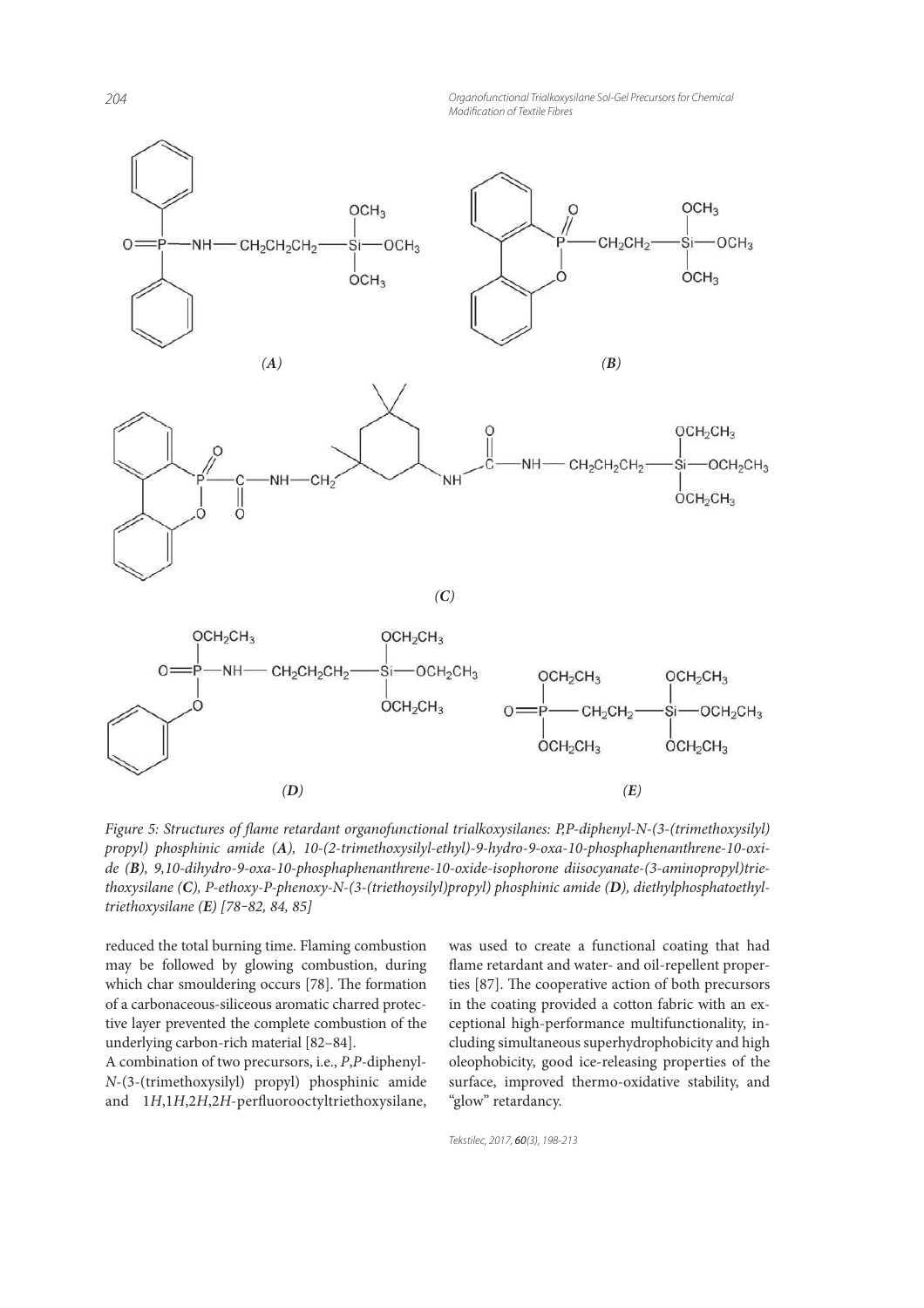

Figure 6: Schematic illustration of the P,P-diphenyl- $N$ -functionalised polysilsesquioxane formed on the fibre surface

#### *3.3 Antimicrobial properties*

Two different organic moieties are important for the preparation of organofunctional trialkoxysilane precursors with antimicrobial properties, i.e., quaternary ammonium salt (QAS) and N-halamine. The processing of QAS-functional trialkoxysilanes (Figure 7) enables covalent fixation of antimicrobial quaternary ammonium groups to the fibre surface via the creation of the QAS-functionalised polysilsesquioxane coating (Figure 8). Because the cationic alkyl ammonium group is coupled to the polysilsesquioxane coating, the coating does not release toxic compounds into the surroundings.

Among QAS-functional trialkoxysilanes, 3-(trimethoxysilyl)-propyldimethyloctadecyl ammonium chloride has been primarily investigated [15, 88–92]. The results show that the coating created on the cellulose fibres provides a durable, nonleachable, and environmentally friendly bio-barrier with excellent protection against a broad spectrum of both grampositive and gram-negative bacteria as well as against algae and fungi.



Figure 8: Schematic illustration of the quaternary alkyl ammonium-functionalised polysilsesquioxane formed on the fibre surface

QAS-functional trialkoxysilanes were also applied in combination with other functional precursors. Accordingly, to develop multifunctional antibacterial, water- and oil-repellent, and flame-retardant cotton fibres, 3-(trimethoxysilyl)-propyldimethyloctadecyl ammonium chloride, 1H,1H,2H,2H-per fluorooctyltriethoxysilane, and P,P-Diphenyl-N-(3-(trimethoxysilyl) propyl) phosphinic amide were combined [93]. The high-performance multifunctionality of the coating on the cotton fibre exhibited



Figure 7: Structures of the antimicrobial organofunctional trialkoxysilanes: 3-(trimethoxysilyl)-propyldimethylalkyl ammonium chloride (A), perfluorooctylated quaternary ammonium silane coupling agent (B) [65, 88]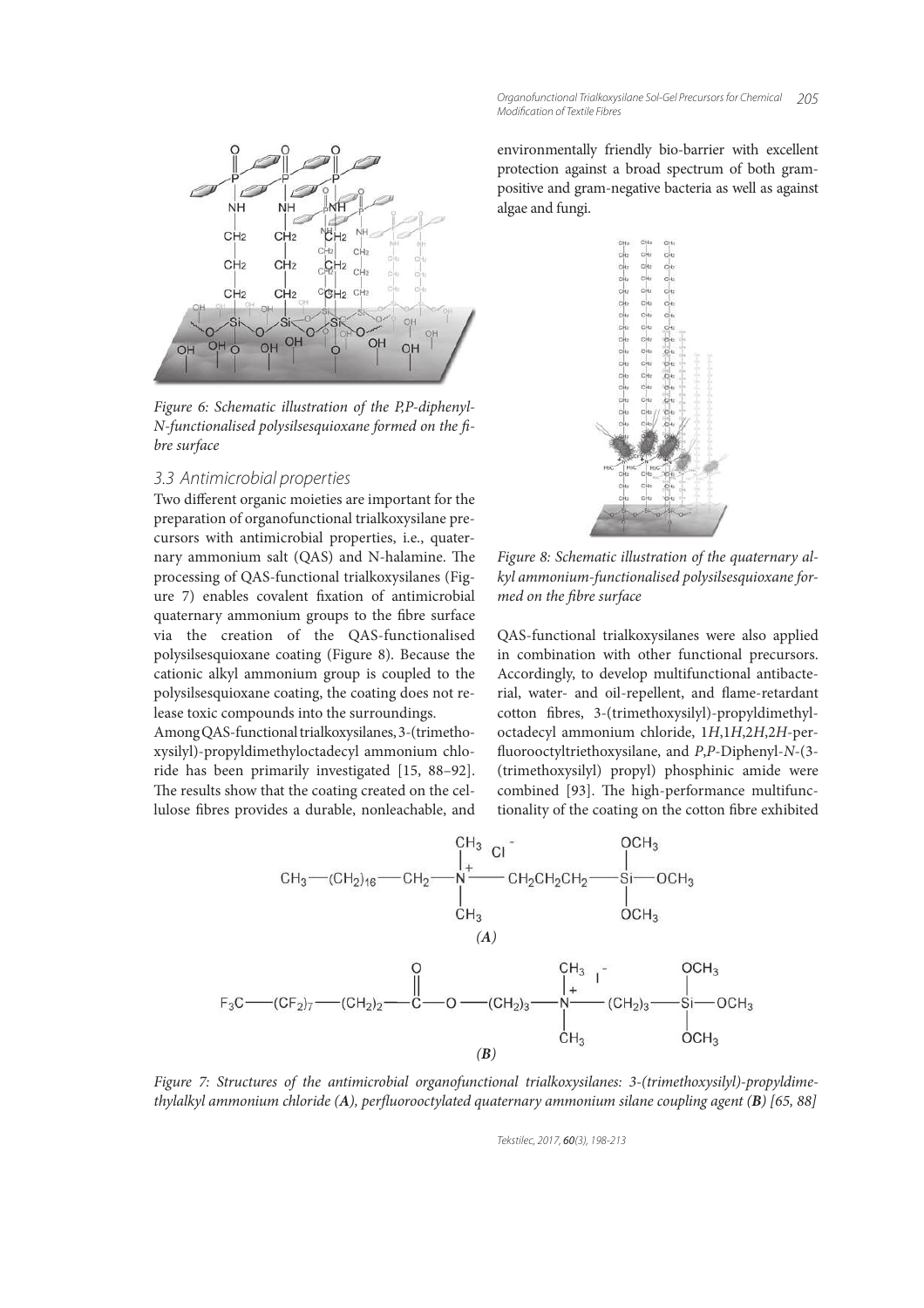*206 Organofunctional Trialkoxysilane Sol-Gel Precursors for Chemical Modifi cation of Textile Fibres*

an excellent cooperation between all three organic groups in the polysilsequioxane film.

Organofunctional trialkoxysilane precursors with incorporated N-halamines that have antimicrobial properties are presented in Figure 9. The antimicrobial activity of N-halamines is based on the controlled release of antimicrobial Cl<sup>+</sup> cations that are a result of the electrophilic substitution of Cl in the N-Cl bond with H in the presence of water. Because the N-H bond has no antimicrobial properties, the N-Cl bond should be regenerated with the exposure of the coating to dilute sodium hypochlorite to reactivate its antimicrobial activity.





Figure 9: Chemical structures of N-halamine siloxanes: 5,5-dimethyl-3-(3'-triethoxysilylpropyl)-hydantoin (**A**), 4-[3-triethoxysilylpropoxyl]-2,2,6,6-tetramethylpiperidine (**B**), 3-(3'-triethoxysilylpropyl)-7,7,9,9-tetramethyl-1,3,8-triazaspiro[4.5]decane-2,4-dione (**C**) [94–97]

#### *3.4 Electrical conductivity and antistatic property*

Textiles with electrical conductivity could be designed via the sol-gel processing of organofunctional trialkoxysilane with a pyrrole (PY) organic moiety (Figure 10 A). After the formation of a pyrrole-functionalised polysilsesquioxane film on the fibre surface, in situ oxidative chemical polymerisation of Py should be performed to create its oxidised derivatives that have good electrical conductive properties (Figure 10 B). Their main applications are as antistatic agents or chemical sensors. The electrical conductivity of the polypyrrole (PPY) layer is influenced by many factors, among which the preparation technique, precursor concentration, solvent, oxidant, polymer additive, time and temperature of the reaction are crucial.

Another study showed that the creation of a pyrrole-functionalised polysilsesquioxane film on the surface of polypropylene and viscose using 1-(3- (triethoxysilyl)propylamino)-3-(1H-pyrrole-1-yl) propan-2-ol and subsequent formation of an outer conducting polypyrrole layer facilitated the preparation of thick and highly ordered polypyrrole chains with an increased washing fastness for the conductive layer  $[16]$ . The washing fastness of the polypyrrole layers was also affected by the fibre morphology and was more pronounced in the case of the polypropylene than of viscose because pyrrole penetrated into the viscose substrate during its polymerisation reaction.

Antistatic properties of textile fibres can also be improved via the sol-gel processing of aminoalkylfunctionalised trialkoxysilane precursors, i.e., aminopropyltrimethoxysilane, N-(2-aminoethyl)- 3-aminopropyltrimethoxysilane and 3-[2-(2-aminoethylamino) ethylamino]propyltrimethoxysilane (Figure 11). Furthermore, it was found that the application of aminoalkyl-functionalised trialkoxysilanes in combination with tetraethoxysilane and different alkyltrialkoxysilanes on the surface of polyester or polyester/cotton blended fabrics represents a promising approach for the preparation of water-repellent coatings with simultaneous antistatic properties [17].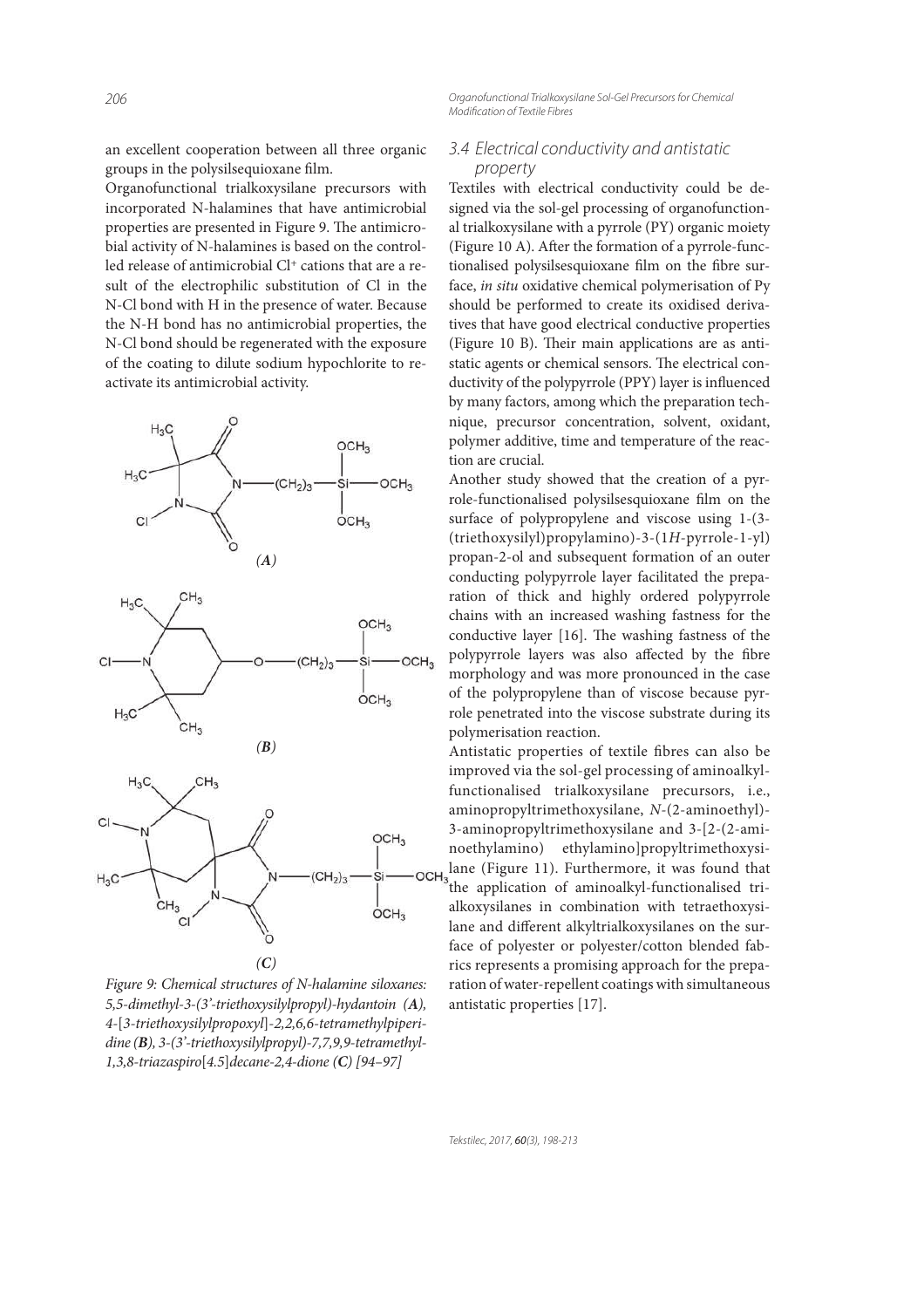*Organofunctional Trialkoxysilane Sol-Gel Precursors for Chemical 207 Modifi cation of Textile Fibres*



Figure 10: Chemical structures of 1-(3-(triethoxysilyl)propylamino)-3-(1H-pyrrole-1-yl)propan-2-ol (**A**) and polypyrrole-functionalised trialkoxysilane (**B**) with conductive properties [16]



Figure 11: Chemical structures of aminoalkyl-functionalised trialkoxysilanes: 3-aminopropyltrimethoxysilane (**A**), N-(2-aminoethyl)-3-aminopropyltrimethoxysilane (**B**) and 3-[2-(2-aminoethylamino)ethylamino]propyltrimethoxysilane (**C**)

#### 4 Future trends

The chemical modification of textile fibres with organic–inorganic hybrid sol-gel precursors is increasingly gaining importance since it represents an environmentally friendly nanotechnology process that enables the development of novel, upgraded high-performance textile functionalities. To increase the practical importance and commercialisation of the sol-gel process, additional research is required as follows:

- synthesising organically modified trialkoxysiles with novel functionalities,
- preparing multifunctional properties of the coatings,
- achieving a synergistic effect of the functional properties of the components in the multicomponent multifunctional films,
- structural optimisation of multicomponent coatings to improve their washing fastness, and
- transferring laboratory processes to industrial production.

#### **Acknowledgements**

This work was supported by the Slovenian Research Agency (Programme P2-0213, Programme P2-0393, Infrastructural Centre RIC UL-NTF).

```
Tekstilec, 2017, 60(3), 198-213
```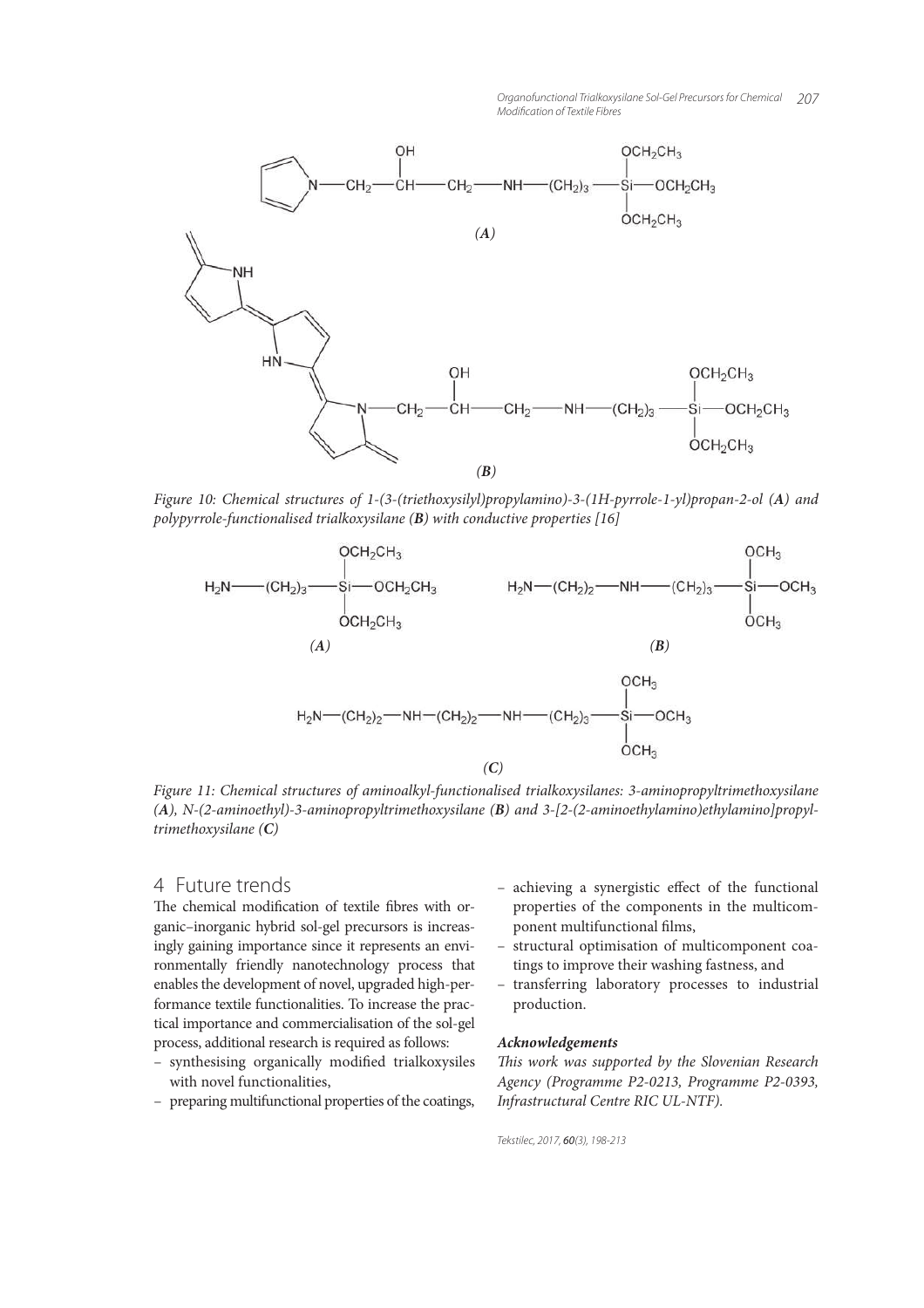*208 Organofunctional Trialkoxysilane Sol-Gel Precursors for Chemical Modifi cation of Textile Fibres*

# References

- 1. SANCHEZ, Clément, JULIÁN, Beatriz, BEL-LEVILLE, Philippe, POPALL, Michael. Applications of hybrid organic–inorganic nanocomposites. Journal of Materials Chemistry, 2005. **15**, 3559–3592, doi: 10.1039/B509097K.
- 2. KICKELBICK, Guido. Introduction to hybrid materials. In Hybrid Materials: Synthesis, Characterization, and Applications. Edited by G. Kickelbick. Weinheim : Wiley-VCH Verlag, 2006, pp. 1–48.
- 3. BOURY, Bruno, CORRIU, Robert J. P. Auto-organisation of hybrid organic–inorganic materials prepared by sol–gel process. Chemical Communications, 2002. 8, 795–802, doi: 10.1039/ B109040M.
- 4. HÜSING, Nicola. and HARTMANN, Sarah. Inorganic–organic hybrid porous materials. In Hybrid Nanocomposites for nanotechnology: electronic, optical, magnetic and biomedical applications. Edited by Lhadi Merhari. New York: Spring er Science+Business Media, LLC, 2009, p. 131–171, doi: 10.1007/978-0-387-30428-1.
- 5. WEN, Jianye, WILKES, Garth L. Organic/inorganic hybrid network materials by the sol−gel approach. Chemistry of Materials, 1996. **8**(8), 1667–1681, doi: 10.1021/cm9601143.
- 6. SCHOTTNER, Gerhard. Hybrid sol−gelderived polymers: applications of multifunctional materials. Chemistry of Materials, 2001, **13**(10), 3422–3435, doi: 10.1021/cm011060m.
- 7. JERMAN, Ivan, KOŽELJ, Matjaž, OREL, Boris. The effect of polyhedral oligomeric silsesquioxane dispersant and low surface energy additives on spectrally selective paint coatings with selfcleaning properties. Solar Energy Materials and Solar Cells, 2010, **94**(2), p. 232–245, doi: 10. 1016/j.solmat.2009.09.008.
- 8. JERMAN, Ivan, ŠURCA VUK, Angela, KOŽELJ, Matjaž, ŠVEGL, Franci, OREL, Boris. Influence of amino functionalised POSS additive on the corrosion properties of (3-glycidoxypropyl)trimethoxysilane coatings on AA 2024 alloy. Progress in Organic Coatings, 2011, **72**(3), 334– 342, doi: 10.1016/j.porgcoat.2011.05.005.
- 9. SCHMIDT, H. New type of non-crystalline solids between inorganic and organic materials. Journal of Non-Crystalline Solids, 1985, **73**(1‒3), 681–691, doi: 10.1016/0022-3093(85)90388-6.
- 10. ZHANG, Kairui, LI, Tao, ZHANG, Tao, WANG, Chaoxia, WANG, Chunying, WU, Min. Adhesion improvement of UV-curable ink using silane coupling agent onto glass substrate. Journal of Adhesion Science and Technology, 2013, **27**(13), 1499–1510, doi: 10.1080/01694243.2012.746159.
- 11. MAHLTIG, B., BÖTTCHER, H. Modified silica sol coatings for water-repellent textiles. Journal of Sol-Gel Science and Technology, 2003, **27**(1),  $43 - 52.$
- 12. DAOUD, Walid A., XIN, John H., TAO, Xiaoming. Superhydrophobic silica nanocomposite coating by a low-temperature process. Journal of the American Ceramic Society, 2004, **87**(9), 1782– 1784, doi: 10.1111/j.1551-2916.2004.01782.x.
- 13. VILČNIK, Aljaž, JERMAN, Ivan, ŠURCA VUK, Angela, KOŽELJ, Matjaž, OREL, Boris, TOMŠIČ, Brigita, SIMONČIČ, Barbara, KOVAČ, Janez. Structural properties and antibacterial effects of hydrophobic and oleophobic sol−gel coatings for cotton fabrics. Langmuir, 2009, **25**(10), 5869– 5880, doi: 10.1021/la803742c.
- 14. ALONGI, Jenny, COLLEONI, Claudio, RO-SACE, Giuseppe, MALUCELLI, Giulio. Thermal and fire stability of cotton fabrics coated with hybrid phosphorus-doped silica films. Journal of Thermal Analysis and Calorimetry, 2012, **110**(3), 1207–1216, doi: 10.1007/s10973- 011-2142-0.
- 15. SIMONČIČ, Barbara, TOMŠIČ, Brigita, ČER-NE, L., OREL, Boris, JERMAN, Ivan, KOVAČ, Janez, ŽERJAV, Metka, SIMONČIČ, Andrej. Multifunctional water and oil repellent and antimicrobial properties of finished cotton: influence of sol-gel finishing procedure. Journal of Sol-Gel Science and Technology, 2012. **61**(2), 340–354, doi: 10.1007/s10971-011-2633-2.
- 16. MIČUŠÍK, Matej, NEDELČEV, Tomáš, OMAS-TOVÁ, Mária, KRUPA, Igor, OLEJNÍKOVÁ, Katarína, FEDORKO, Pavol, CHEHIMI, Mohamed M. Conductive polymer-coated textiles: the role of fabric treatment by pyrrole-functionalized triethoxysilane. Synthetic Metals, 2007, **157**(22‒23), 914–923, doi: 10.1016/j.synthmet. 2007.09.001.
- 17. TEXTOR, Torsten, MAHLTIG, Boris. A sol–gel based surface treatment for preparation of water repellent antistatic textiles. Applied Surface Science, 2010, **256**(6), 1668–1674, doi: 10.1016/j. apsusc.2009.09.091.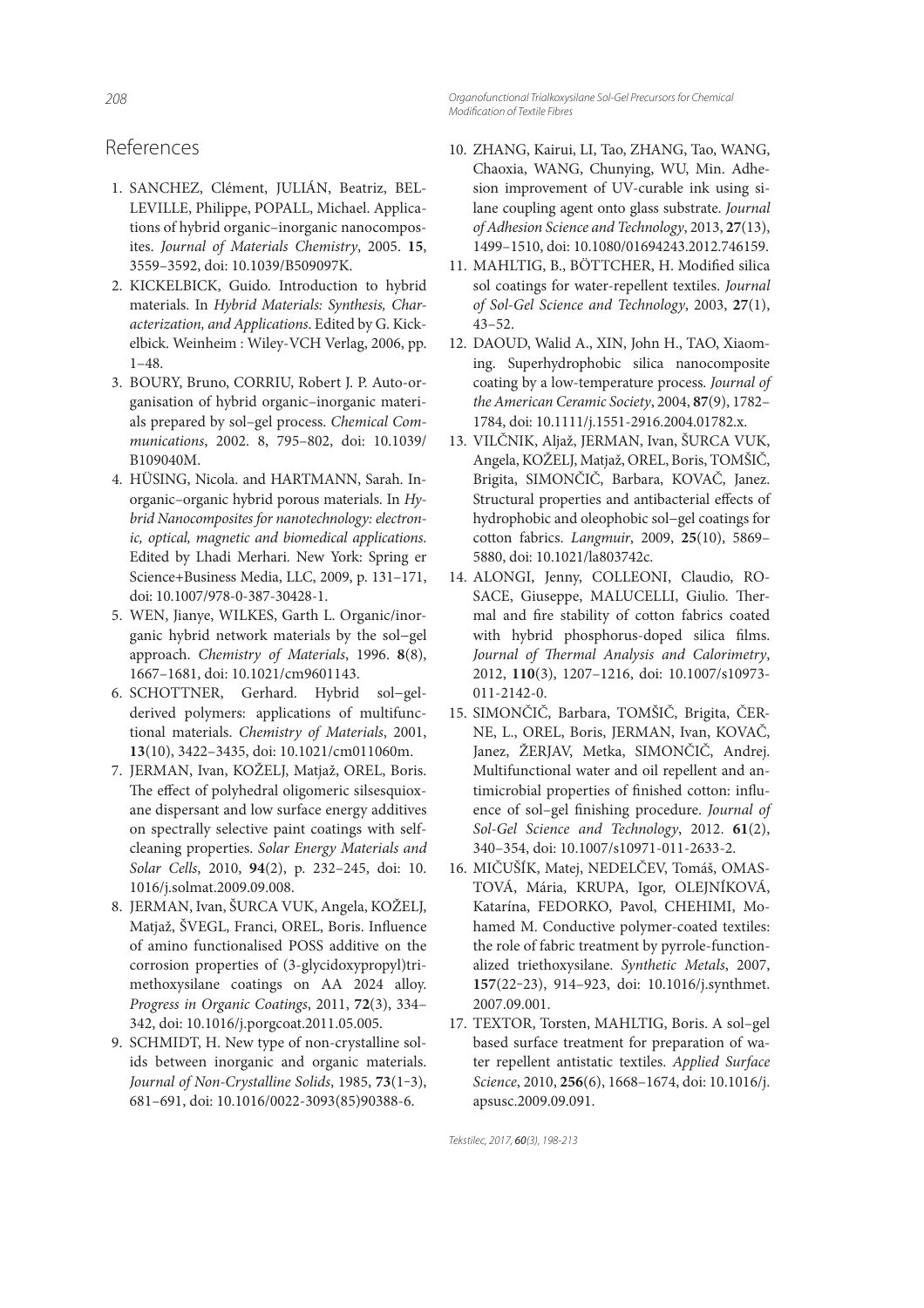- 18. MAHLTIG, Boris, HAUFE, Helfried, BÖTT-CHER, Horst. Functionalisation of textiles by inorganic sol–gel coatings. Journal of Materials Chemistry, 2005, **15**(41), 4385–4398, doi: 10. 1039/B505177K.
- 19. YIN, Yunjie, WANG, Chaoxia. Organic–inorganic hybrid silica film coated for improving resistance to capsicum oil on natural substances through sol–gel route. Journal of Sol-Gel Science and Technology, 2012, **64**(3), 743–749, doi: 10. 1007/s10971-012-2911-7.
- 20. SCHMIDT, H., JONSCHKER, G., GOEDICKE, S., MENNIG, M. The sol-gel process as a basic technology for nanoparticle-dispersed inorganic-organic composites. Journal of Sol-Gel Science and Technology, 2000, **19**(1/3), 39–51, doi: 10. 1023/A:1008706003996.
- 21. BRINKER, C. Jeffrey. Hydrolysis and condensation of silicates: effects on structure. Journal of Non-Crystalline Solids, 1988, **100**(1‒3), 31–50, doi: 10.1016/0022-3093(88)90005-1.
- 22. BRINKER, C. Jeffrey, SCHERER, George W. Sol-Gel Science: The physics and chemistry of sol-gel processing. San Diego : Academic Press, 1990.
- 23. SALON, Marie-Christine Brochier, GERBAUD, Guillaume, ABDELMOULEH, M., BRUZZESE, Cécile, BOUFI, Sami, BELGACEM, Mohamed N. Studies of interactions between silane coupling agents and cellulose fibers with liquid and solid-state NMR. Magnetic Resonance in Chemistry, 2007, **45**(6), 473–483, doi: 10.1002/mrc. 1994.
- 24. SALON, Marie-Christine Brochier, BAYLE, Pierre-Alain, ABDELMOULEH, Makki, BOUFI, Sami, BELGACEM, Mohamed Naceur. Kinetics of hydrolysis and self condensation reactions of silanes by NMR spectroscopy. Colloids and Surfaces A: Physicochemical and Engineering Aspects, 2008, 312(2-3), 83-91, doi: 10.1016/j.colsurfa.2007.06.028.
- 25. MAHLTIG, B., TEXTOR, T. Nanosols and textiles. London : World Scientific Publishing, 2008.
- 26. CASTELLANO, M., GANDINI, A., FABBRI, P. and BELGACEM, M. N. Modification of cellulose fibres with organosilanes: Under what conditions does coupling occur? Journal of Colloid and Interface Science, 2004, **273**(2), 505–511, doi: 10.1016/j.jcis.2003.09.044.
- 27. LI, Fengyan, XING, Yanjun, DING, Xin. Silica xerogel coating on the surface of natural and

synthetic fabrics. Surface and Coatings Technology, 2008, **202**(19), 4721–4727, doi: 10.1016/j. surfcoat.2008.04.048.

- 28. ABDELMOULEH, Mekki, BOUFI, Sami, ben SALAH, Abdelhamid, BELGACEM, Mohamed Naceur, GANDINI, Alessandro. Interaction of silane coupling agents with cellulose. Langmuir, 2002, **18**(8), 3203–3208, doi: 10.1021/la011657g.
- 29. ABDELMOULEH, M., BOUFI, S., BELGACEM, M. N., DUARTE, A. P., BEN SALAH, A. and GANDINI, A. Modification of cellulosic fibres with functionalised silanes: development of surface properties. International Journal of Adhesion and Adhesives, 2004. **24**(1), 43–54, doi: 10. 1016/S0143-7496(03)00099-X.
- 30. XIE, Yanjun, HILL, Callum A. S., XIAO, Zefang, MILITZ, Holger, MAI, Carsten. Silane coupling agents used for natural fiber/polymer composites: a review. Composites Part A: Applied Science and Manufacturing, 2010, **41**(7), 806–819, doi: 10.1016/j.compositesa.2010.03.005.
- 31. SIMONČIČ, Barbara, TOMŠIČ, Brigita, OREL, Boris and JERMAN, Ivan Sol-gel technology for chemical modification of textiles. In Surface Modification Systems for Creating Stimuli-Responsiveness of Textiles: Workshop proceedings [6th Framework programe ADVANBIOTEX of the EU]. Edited by Dragan Jocić. Enschede : University of Twente, 2010, 17–34.
- 32. GORJANC, Marija, MOZETIČ, Miran. Modification of fibrous polymers by gaseous plasma: principles, techniques and applications. Saarbrücken : LAP Lambert Academic Publishing, 2014.
- 33. SAMANTA, Kartick Kumar, JASSAL, Manjeet, AGRAWAL, Ashwini K. Improvement in water and oil absorbency of textile substrate by atmospheric pressure cold plasma treatment. Surface and Coatings Technology, 2009, 203(10-11), 1336–1342, doi: 10.1016/j.surfcoat.2008.10.044.
- 34. BORCIA, G., ANDERSON, C. A. and BROWN, N. M. D. Surface treatment of natural and synthetic textiles using a dielectric barrier discharge. Surface and Coatings Technology, 2006, **201**(6), 3074–3081, doi: 10.1016/j.surfcoat.2006. 06.021.
- 35. TUTEJA, Anish, CHOI, Wonjae, MCKINLEY, Gareth H., COHEN, Robert E., RUBNER, Michael F. Design parameters for superhydrophobicity and superoleophobicity, MRS Bulletin,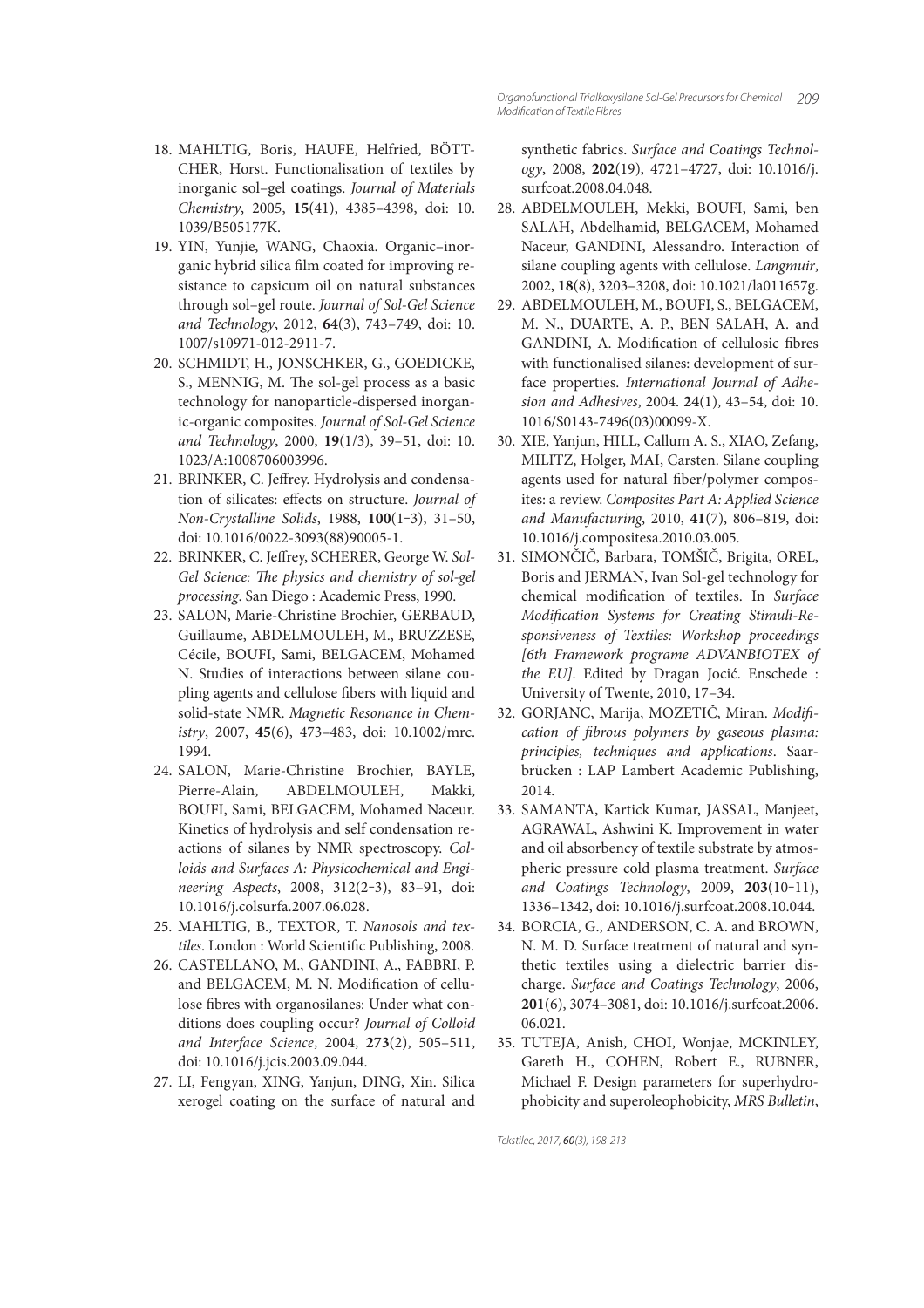2008, **33**(8), 752–758, doi: 10.1557/mrs2008. 161.

- 36. KISSA, E. Repellent finishes. In Handbook of fiber science and technology. Volume II. Chemical processing of fibers and fabrics. Functional finishes: Part B. Edited by M. Lewin and S. B. Sello. New York : Marcel Dekker, 1984, 143–210.
- 37. MINO, Norihisa, OGAWA, Kazufumi, MIN-ODA, Takatoshi, TAKATSUKA, Masahiro, SHA, Seimei, MORIIZUMI, Toyosaka. Thin film characteristics of fluorine-substituted monolayers prepared by chemical adsorption from solution. Thin Solid Films, 1993, 230(2), 209-216, doi: 10.1016/0040-6090(93)90517-S.
- 38. DALVI, V. H. and ROSSKY, P. J. Molecular origins of fluorocarbon hydrophobicity. Proceedings of the National Academy of Sciences of the United States of America. 2010, **107**(31), 13603– 13607, doi: 10.1073/pnas.0915169107.
- 39. PINTAULT, Bruno, AYRAL, Andre. Hydrophobic inorganic membranes for water/gas separation. Journal of Porous Materials, 2009, **16**(1), 73–79, doi: 10.1007/s10934-007-9170-y.
- 40. MAHLTIG, B. AUDENAERT, F., BÖTTCHER, H. Hydrophobic silica sol coatings on textiles the influence of solvent and sol concentration. Journal of Sol-Gel Science and Technology, 2005, **34**(2), 103–109, doi: 10.1007/s10971-005-1321-5.
- 41. IVANOVA, N. A. and ZARETSKAYA, A. K. Simple treatment of cotton textile to impart high water repellent properties. Applied Surface Science, 2010, **257**(5), 1800–1803, doi: 10.1016/j. apsusc.2010.09.021.
- 42. TOMŠIČ, Brigita, SIMONČIČ, Barbara, OREL, Boris, ČERNE, Lidija, FORTE TAVČER, Petra, ZORKO, Mateja, JERMAN, Ivan, VILČNIK, Aljaž, KOVAČ, Janez Sol–gel coating of cellulose fibres with antimicrobial and repellent properties. Journal of Sol-Gel Science and Technology, 2008, **47**(1), 44–57, doi: 10.1007/s10971- 008-1732-1.
- 43. LEE, Hoon Joo. Design and development of anti-icing textile surfaces. Journal of Materials Science, 2012, **47**(13), 5114–5120, doi: 10.1007/ s10853-012-6386-2.
- 44. HEJAZI, Vahid, SOBOLEV, Konstantin, NO-SONOVSKY, Michael. From superhydrophobicity to icephobicity: forces and interaction analysis. Scientific Reports, 2013, 3(1), doi: 10.1038/ srep02194.
- 45. HOUDE, Magali, De SILVA, Amilia O., MUIR, Derek C. G., LETCHER, Robert J. Monitoring of perfluorinated compounds in aquatic biota: an updated review. Environmental Science & Technology, 2011, **45**(19), 7962–7973, doi: 10.1021/ es104326w.
- 46. LAU, Christopher, ANITOLE, Katheriiine, HODES, Kolette, LAI, David, PFAHLES-HUTCHENS, Andrea, SEED, Jennifer. Perfluoroalkyl acids: a review of monitoring and toxicological findings. Toxicological Sciences, 2007, **99**(2), 366–394, doi: 10.1093/toxsci/kfm128.
- 47. MARTIN, Jonathan W., MABURY, Scott A., SOLOMON, Keith R., MUIR, Derek C. G. Bioconcentration and tissue distribution of per fluorinated acids in rainbow trout (Oncorhynchus mykiss). Environmental Toxicology and Chemistry, 2003, **22**(1), 196–204, doi: 10.1002/ etc.5620220126.
- 48. RENNER, Rebecca. Growing concern over per fluorinated chemicals. Environmental Science & Technology, 2001, **35**(7), 154A–160A, doi: 10.1021/ es012317k.
- 49. INBAKUMAR, S., MORENT, R., DE GEYTER, N., DESMET, T., ANUKALIANI, A., DUBRU-EL, P., LEYS, C. Chemical and physical analysis of cotton fabrics plasma-treated with a low pressure DC glow discharge. Cellulose, 2010, **17**(2), 417–426, doi: 10.1007/s10570-009- 9369-y.
- 50. RAFFAELE-ADDAMO, Antonino, SELLI, Elena, BARNI, Ruggero, RICCARDI, Claudia, ORSINI, Francesco, POLETTI, Giulio, MEDA, Laura, MASSAFRA, Maria Rosaria, MARCAN-DALLI, Bruno. Cold plasma-induced modification of the dyeing properties of poly(ethylene terephthalate) fibers. Applied Surface Science, 2006, **252**(6), 2265–2275, doi: 10.1016/j.apsusc. 2005.04.013.
- 51. SAMANTA, Kartick Kumar, JASSAL, Manjeet, AGRAWAL, Ashwini K. Antistatic effect of atmospheric pressure glow discharge cold plasma treatment on textile substrates. Fibers and Polymers, 2010, **11**(6), 431–437, doi: 10.1007/s12221- 010-0431-z.
- 52. MA, Pibo, HUANG, Juan, CAO, Genyang, XU, Weilin. Influence of temperature on corona discharge treatment of cotton fibers. Fibers and Polymers, 2010, **11**(6), 941–945, doi: 10.1007/ s12221-010-0941-8.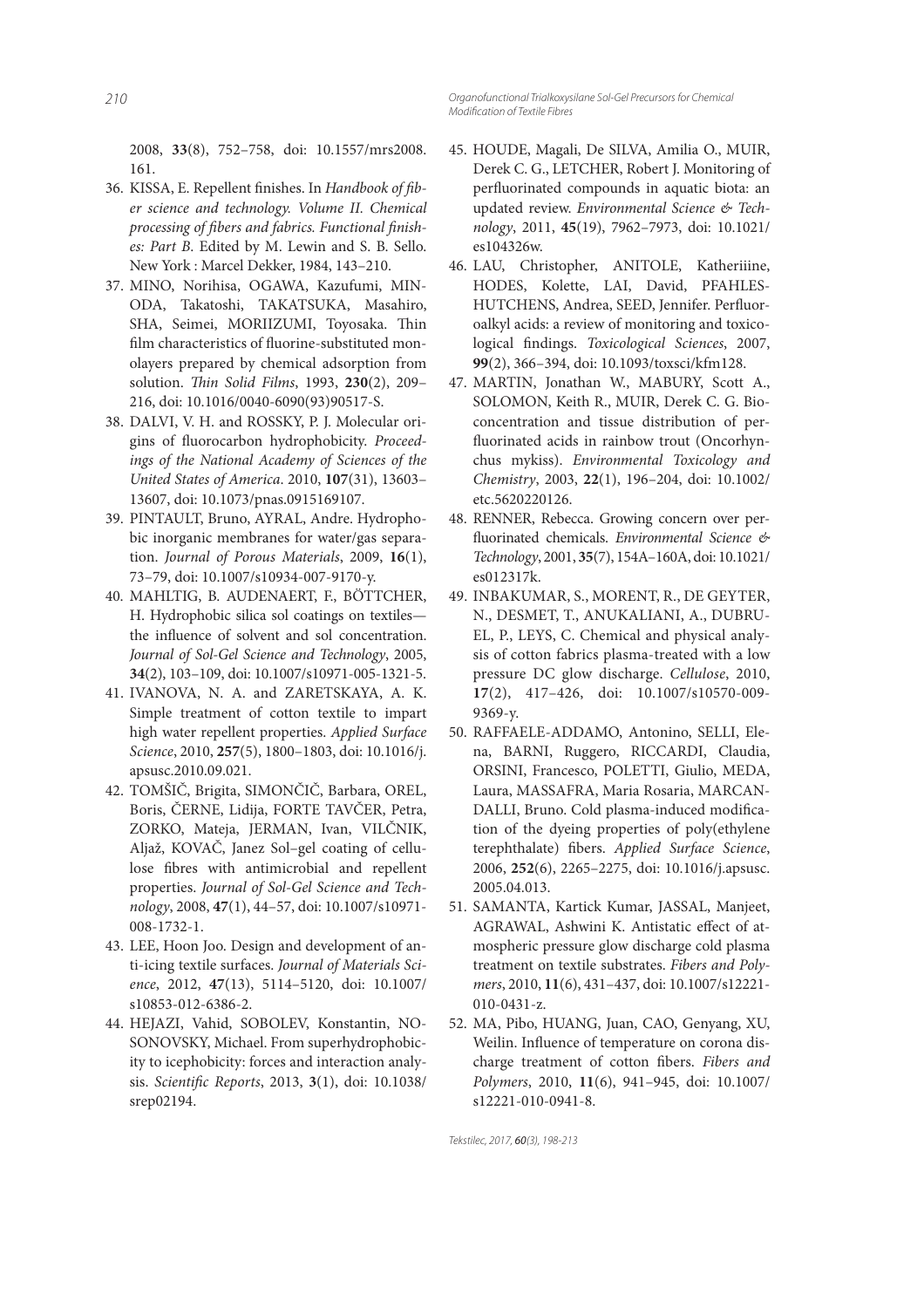*Organofunctional Trialkoxysilane Sol-Gel Precursors for Chemical 211 Modifi cation of Textile Fibres*

- 53. KARAHAN, H. A. and ÖZDOĞAN, E. Improvements of surface functionality of cotton fibers by atmospheric plasma treatment. Fibers and Polymers, 2008, **9**(1), 21–26, doi: 10.1007/ s12221-008-0004-6.
- 54. VASILJEVIĆ, Jelena, GORJANC, Marija, ZA-PLOTNIK, Rok, VESEL, Alenka, MOZETIČ, Miran, SIMONČIČ, Barbara. Water-vapour plasma treatment of cotton and polyester fibres. Materials and Technology, 2013, **47**(3), 379–384.
- 55. MONTARSOLO, Alessio, PERIOLATTO, Monica, ZERBOLA, Marco, MOSSOTTI, Raffaella, FERRERO, Franco. Hydrophobic sol-gel finishing for textiles: Improvement by plasma pretreatment. Textile Research Journal, 2013, **83**(11), 1190–1200, doi: 10.1177/0040517512468823.
- 56. VASILJEVIĆ, Jelena, GORJANC, Marija, TOMŠIČ, Brigita, OREL, Boris, JERMAN, Ivan, MOZETIČ, Miran, VESEL, Alenka, SIMONČIČ, Barbara. The surface modification of cellulose fibres to create super-hydrophobic, oleophobic and self-cleaning properties. Cellulose, 2013, **20**(1), 277–289, doi: 10.1007/s10570-012-9812-3.
- 57. VASILJEVIĆ, Jelena, GORJANC, Marija, JER-MAN, Ivan, TOMŠIČ, Brigita, MODIC, Martina, MOZETIČ, Miran, OREL, Boris, SIMONČIČ, Barbara. Influence of oxygen plasma pre-treatment on the water repellency of cotton fibers coated with perfluoroalkyl-functionalized polysilsesquioxane. Fibers and polymers, 2016, **17**(5), 695–704, doi: 10.1007/s12221-016-5652-3.
- 58. STÖBER, Werner, FINK, Arthur, BOHN, Ernest. Controlled growth of monodisperse silica spheres in the micron size range. Journal of Colloid and Interface Science, 1968, **26**(1), 62–69, doi: 10.1016/0021-9797(68)90272-5.
- 59. MANATUNGA, Danushika Charyangi, de SIL-VA, Rohini M., de SILVA, K. M. Nalin. Double layer approach to create durable superhydrophobicity on cotton fabric using nano silica and auxiliary non fluorinated materials. Applied Surface Science, 2016, **360**, 777–788, doi: 10.1016/j. apsusc.2015.11.068.
- 60. GAO, Qinwen, ZHU, Quan, GUO, Yuliang, YANG, Charles Q. Formation of highly hydrophobic surfaces on cotton and polyester fabrics using silica sol nanoparticles and nonfluorinated alkylsilane. Industrial & Engineering Chemistry Research, 2009, **48**(22), 9797–9803, doi: 10.1021/ie9005518.
- 61. ROE, Barry, ZHANG, Xiangwu. Durable hydrophobic textile fabric finishing using silica nanoparticles and mixed silanes. Textile Research Journal, 2009, **79**(12), 1115–1122, doi: 10.1177/ 0040517508100184.
- 62. LIU, Feng, MA, Miaolian, ZANG, Deli, GAO, Zhengxin, WANG, Chengyu. Fabrication of superhydrophobic/superoleophilic cotton for application in the field of water/oil separation. Carbohydrate Polymers, 2014, **103**, 480–487, doi: 10.1016/j.carbpol.2013.12.022.
- 63. ZORKO, Mateja, VASILJEVIĆ, Jelena, TOMŠIČ, Brigita, SIMONČIČ, Barbara, GABERŠČEK, M., JERMAN, Ivan. Cotton fiber hot spot in situ growth of Stöber particles. Cellulose, 2015, **22**(6), 3597–3607, doi: 10.1007/s10570-015- 0762-4.
- 64. BAE, Geun Yeol, MIN, Byung Gil, JEONG, Young Gyu, LEE, Sang Cheol, JANG, Jin Ho, KOO, Gwang Hoe. Superhydrophobicity of cotton fabrics treated with silica nanoparticles and water-repellent agent. Journal of Colloid and Interface Science, 2009, **337**(1), 170–175, doi: 10.1016/j.jcis.2009.04.066.
- 65. YU, Minghua, GU, Guotuan, MENG, Wei-Dong, QING, Feng-Ling. Superhydrophobic cotton fabric coating based on a complex layer of silica nanoparticles and perfluorooctylated quaternary ammonium silane coupling agent. Applied Surface Science, 2007, **253**(7), 3669– 3673, doi: 10.1016/j.apsusc.2006.07.086.
- 66. XUE, Chao-Hua, JIA, Shun-Tian, ZHANG, Jing, TIAN, Li-Qiang. Superhydrophobic surfaces on cotton textiles by complex coating of silica nanoparticles and hydrophobization. Thin Solid Films, 2009, **517**(16), 4593–4598, doi: 10.1016/j.tsf.2009.03.185.
- 67. ATHAUDA, Thushara J., OZER, Ruya R. Investigation of the effect of dual-size coatings on the hydrophobicity of cotton surface. Cellulose, 2012, **19**(3), 1031–1040, doi: 10.1007/s10570- 012-9659-7.
- 68. LENG, Boxun, SHAO, Zhengzhong, de WITH, Gijsbertus, MING, Weihua. Superoleophobic cotton textiles. Langmuir, 2009, **25**(4), 2456– 2460, doi: 10.1021/la8031144.
- 69. WANG, Hongxia, FANG, Jian, CHENG, Tong, DING, Jie, QU, Liangti, DAI, Liming, WANG, Xungai, LIN, Tong. One-step coating of fluorocontaining silica nanoparticles for universal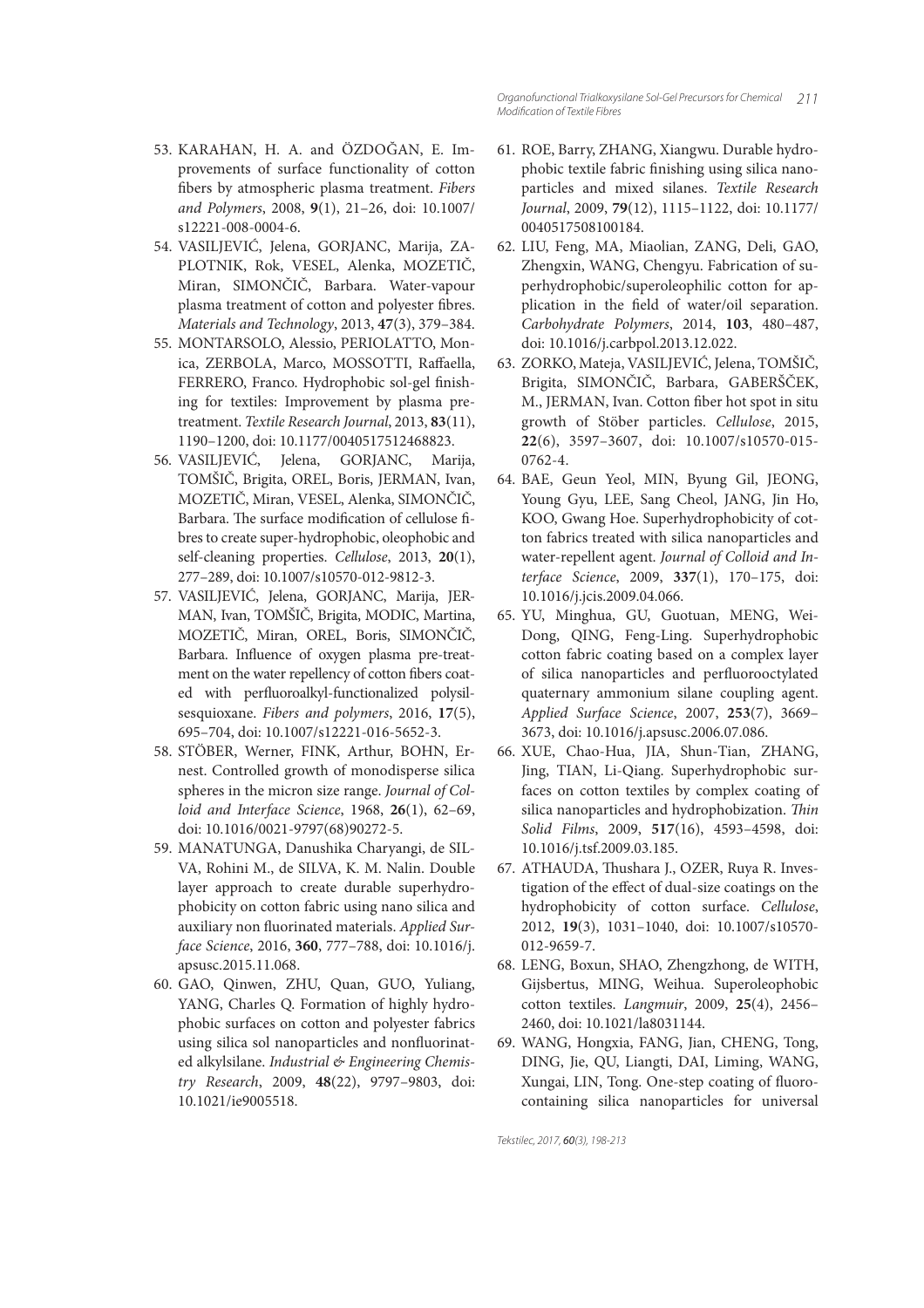generation of surface superhydrophobicity. Chemical Communications, 2008. 7, 877–879, doi: 10.1039/B714352D.

- 70. JEONG, Seon Ah, KANG, Tae Jin. J. Superhydrophobic and transparent surfaces on cotton fabrics coated with silica nanoparticles for hierarchical roughness. Textile Research Journal, 2016. **87**(5), 552–560, doi: 10.1177/0040517516632477.
- 71. HOEFNAGELS, H. F., WU, D., de WITH, G. and MING, W. Biomimetic superhydrophobic and highly oleophobic cotton textiles. Langmuir, 2007, **23**(26), 13158–13163, doi: 10.1021/ la702174x.
- 72. LI, Jian, YAN, Long, ZHAO, Yuzhu, ZHA, Fei, WANG, Qingtao, LEI, Ziqiang. One-step fabrication of robust fabrics with both-faced superhydrophobicity for the separation and capture of oil from water. Physical Chemistry Chemical Physics, 2015, **17**(9), 6451–6457, doi: 10.1039/ C5CP00154D.
- 73. YAZDANSHENAS, Mohammad E., SHATERI-KHALILABAD, Mohammad. One-step synthesis of superhydrophobic coating on cotton fabric by ultrasound irradiation. Industrial & Engineering Chemistry Research, 2013, **52**(36), 12846–12854, doi: 10.1021/ie401133q.
- 74. VASILJEVIĆ, Jelena, ZORKO, Milena, TOMŠIČ, Brigita, JERMAN, Ivan, SIMONČIČ, Barbara. Fabrication of the hierarchically roughened bumpy-surface topography for the long-lasting highly oleophobic "lotus effect"on cotton fibres. Cellulose, 2016, **23**(5), 3301–3318, doi: 10.1007/ s10570-016-1007-x.
- 75. VASILJEVIĆ, Jelena, ZORKO, Milena, ŠTULAR, Danaj, TOMŠIČ, Brigita, JERMAN, Ivan, OREL, Boris, MEDVED, Jože, KOVAČ, Janez, SIMONČIČ, Barbara. Structural optimisation of a multifunctional water- and oil-repellent, antibacterial, and flame-retardant sol-gel coating on cellulose bres. Cellulose, 2017, **24**(3), 1511–1528, doi: 10.1007/s10570-016-1187-4.
- 76. HUANG, Wenqi, XING, Yanjun, YU, Yunyi, SHANG, Songmin, DAI, Jinjin. Enhanced washing durability of hydrophobic coating on cellulose fabric using polycarboxylic acids. Applied Surface Science, 2011, **257**(9), 4443–444, doi: 10.1016/j.apsusc.2010.12.087.
- 77. ALONGI, Jenny, MALUCELLI, Giulio. State of the art and perspectives on sol–gel derived hybrid architectures for flame retardancy of textiles.

Journal of Materials Chemistry, 2012, **22**(41), 21805–21809, doi: 10.1039/C2JM32513F.

- 78. CHERNYY, Sergey, ULAH, Saif, SØRENSEN, Gitte, TORDRUP, Sie Woldum, PEDERSEN, Peter Bøgh, ALMDAL, Kristoffer. DOPO-VTSbased coatings in the realm of fire retardants for cotton textile. Journal of Applied Polymer Science, 2015, **132**(19), 41955 (9 pages) , doi: 10.1002/app.41955.
- 79. ALONGI, Jenny, COLLEONI, Claudio, MALU-CELLI, Giulio, ROSACE, Giuseppe. Hybrid phosphorus-doped silica architectures derived from a multistep sol–gel process for improving thermal stability and flame retardancy of cotton fabrics. Polymer Degradation and Stability, 2012, **97**(8), 1334–1344, doi: 10.1016/j.polymdegradstab. 2012.05.030.
- 80. HU, Shuang, HU, Yuan, SONG, Lei, LU, Hongdian. Effect of modified organic-inorganic hybrid materials on thermal properties of cotton fabrics. Journal of Thermal Analysis and Calorimetry, 2011, **103**(2), 423–427, doi: 10.1007/ s10973-010-1093-1.
- 81. HU, Suang., HU, Yuan., SONG, Lei. The potential of functionalized organic–inorganic hybrid materials for influencing the thermal stability of cotton fabrics. Science of Advanced Materials, 2012, **4**(9), 985–993, doi: 10.1166/sam.2012. 1370.
- 82. ŠEHIĆ, Alisa, TOMŠIČ, Brigita, JERMAN, Ivan, VASILJEVIĆ, Jelena, MEDVED, Jože, SI-MONČIČ, Barbara. Synergistic inhibitory action of P- and Si-containing precursors in sol-gel coatings on the thermal degradation of polyamide 6. Polymer Degradation and Stability, 2016, **128**  (June), 245–252, doi: 10.1016/j.polymdegradstab. 2016.03.026.
- 83. VASILJEVIĆ, Jelena, JERMAN, Ivan, JAKŠA, Gregor, ALONGI, Jenny, MALUCELLI, Giulio, ZORKO, Milena, TOMŠIČ, Brigita, SIMONČIČ, Barbara. Functionalization of cellulose fibres with DOPO-polysilsesquioxane flame retardant nanocoating. Cellulose, 2015, **22**(3), 1893–1910, doi: 10.1007/s10570-015-0599-x.
- 84. VASILJEVIĆ, Jelena, HADŽIĆ, Samira, JERMAN, Ivan, ČERNE, Lidija, TOMŠIČ, Brigita, MEDVED, Jožef, GODEC, Matjaž, OREL, Boris, SIMONČIČ, Barbara Study of flame-retardant finishing of cellulose: Organic-inorganic hybrid versus conventional organophosphonate. Polymer Degradation